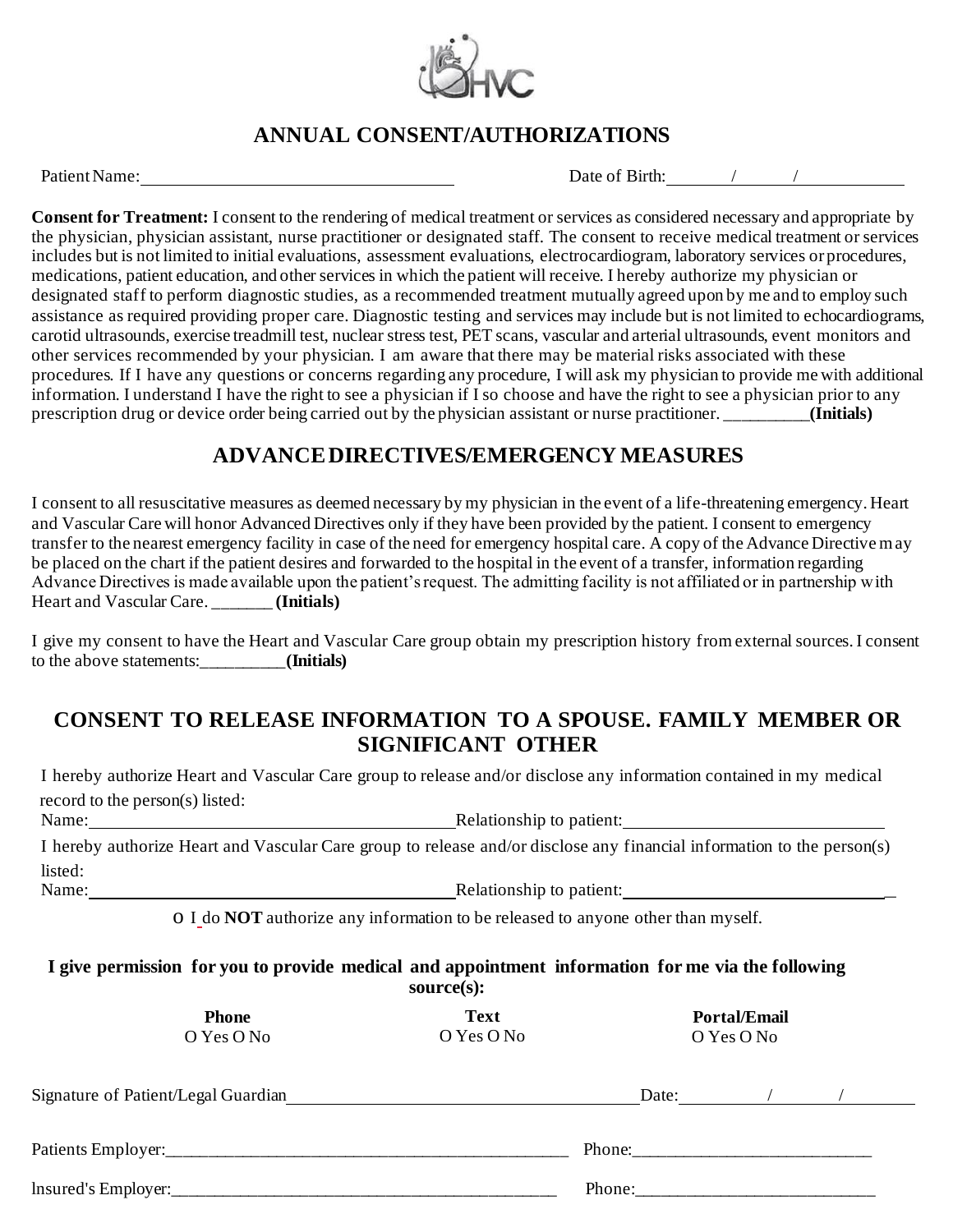

Heart and Vascular Care HVCMD.com Ph: 678-513-2273 Fax: 678-513-8869

#### **ASSIGNMENT OF BENEFITS**

I, the undersigned (the "Patient"), having healthcare benefit coverage through a group (including a self-funded and employer/employee benefit plan), Medicare, Medicaid and/or individual healthcare plan (collectively, the "Plan"), hereby appoint and assign as my authorized representative, **Heartand Vascular Care, Inc.** (the "Provider"), the right to pursue payment forbenefits, and take any and all necessary steps, including pursing administrative appeals, requesting disclosures and remedies, filing suit and all causes of action wholly in my stand for benefit payment of all medical benefits otherwise payable to the Patient for medical services, treatments, therapies, and/or medications rendered or provided by the Provider under the Plan, regardless of the Provider's managed care network participation status. The Patient hereby appoints the Provider, Heart and Vascular Care, Inc. and/or the Provider's appointed business associates, the Patient's rights, title, and interests in and to, and related to the recovery of, any and all benefits which the Patient is entitled to receive under the Plan or insurance policy and authorizes the Provider to release all medical information necessary to pursue and process the Patient's benefits and claims thereunder. I certify that the health insurance information that I provided is accurate and that I am responsible for keeping it updated. I hereby authorize provider, to submit claims, on my and/or my dependent's behalf, to the benefit plan (or its administrator) to be paid in full compliance of governing laws. I also hereby instruct my benefit plan (or its administrator) to pay the Provider directly for services rendered to me or my dependents. To the extent that my current policy prohibits direct payment to provider, I hereby instruct and direct my benefit plan (or its plan administrator) to providegoverning plan documentation slating such non-assignment to myself and the provider upon request and its standing to governing laws. Upon proof of such non-assignment, I instruct my benefit plan (or its administrator) to make the check payable to me and mail it directly to the provider. I understand there are state and federal consumer protections that support even for out of network providers that may be associated with my care or surgery, that I am responsible for co-payments, co-insurance, and deductibles at no more than my in-network cost share rate and that rate is based on my claim being processed in full compliance of governing claims handling compliance laws. I understand, agree, and hereby certify that I am obligated to pay, as charged, and billed for global service charges, regardless of if the above services are covered under my health insurance or plan. I understand that "Deductible" is defined, under the Uniform Glossary from ERISA & the Patient Protection & Affordable Care Act (ACA) as: *"The amount you owe for healthcare services your health insurance or plan covers before your health insurance or plan begins to pay,"* and that I have no knowledge of any plan exclusion or limitation for the charges for healthcare services rendered by the above listed provider, in case that I can't afford to pay for100% deductible. I understand the payments are due at the time of the services unless otherwise applicable to any PPO or ACA discount once my claim for benefits is processed in full compliance with plan terms and governing laws. I understand I am fully protected against any unexpected medical bills or charges by my provider's applicable ACA or indigency discount policy; including any non-compliant or arbitrary and capricious PPO Discounts or Re-pricing Discounts received from my health insurance plan. My satisfaction is guaranteed in connection with my provider's proactive reasonable efforts to collect or make a good faith determination for ACA Discount qualifications solely based on my unique ability to pay and individual health need. I hereby assign billed charges for healthcare services rendered as my legal claims to the above listed provider as full payment, as my authorized representative, and an ERISA or ACA claimant, to claim or legally pursue proper payment of benefits from my health plan or ins.

I hereby designate, authorize and appoint the Provider, Heart and Vascular Care, Inc., its attorneys or other designated busi ness associate as my authorized representative, and as my authorized representative to: (1) release any information necessary to my health benefit plan (or its administrator) regarding my illness and treatments; (2) process insurance claims generated in the course of examination or treatment; (3) To file and participate in any administrative or judicial review process; (4) to give the provider and its attorneys standing to pursue payment and file suit for benefits and any fiduciary breach and all causes of action available under ERISA and Section 502, 27 § U.S.C. 1132(a). (5) to pursue all necessary benefit payments, appeal rights, remedies, and all causes of action, wholly in my stead; (6) to pursue a claim for benefits and to recover all applicable penalties for any fiduciary b reach or failure by my plan, its fiduciary and/orits claims administratorto comply with 29 USC § 1132 and (7) allow a photocopy of my signature to be used to process insurance claims. This authorization includes all entitled benefit payments, rights, and remedies due undermy governing Health and Welfare Plan orpolicy, to include all benefits entitled forall services rendered and ordered by my treating physician. This authorization willremain in effect until all benefits are paid in full compliance of applicable federal and state laws. I hereby confirm and ratify all actions taken by my authorized representative pursuant to the authority granted herein. This order will remain in effect until revoked by me in writing. I authorize Provider or Heart and Vascular Care, Inc., its attorneys, or designated business associates to make any request, file and obtain appeals information, receive any notice in connection with my healthcare services, benefits, appeal, take legal action or otherrights, wholly in my stead. Further, I hereby authorize my plan administrator, fiduciary, insurer, and/orattorney to release to the above-named health care provider or its designated business associated any and all relevant Plan and claim documents, requested disclosures, com plete insurance policy, and/or settlement information upon written request from the provider, its attorneys, or designated business associates in order to secure and claim such medical benefits. I authorize the release or disclosure of my protected health information to my authorized representative in order to secure a nd claim medical benefits due; (1) obtain information or submit evidence regarding the claim to the same extent as me; (2) make statements about facts or law; (3) act as my authorized representative in connection with filing, providing or receiving notice of any claim or appeal proceedings, to include any external review by applicable state or Federal External Review Process. I authorize my designated authorized representative to make any request; to present orto produce evidence; to file and obtain any claim, appeal, orexternal review information; to receive any notice in connection with my claim, appeal, or external review; wholly in my stead. I understand that I will be held financially responsible for all fees accumulated for collection agency fees. Administrative fees, attorney fees and court costs incurred by the provider listed above for any delinquent account requiring outside collection assistance, to the fullest extent of the law. I understand revocation of this appointment will not affect any action taken in reliance on this appointment before my written notice of revocation is received. Unless rev o ked i n writing, this assignment is valid forany and all requested administrative and judicial reviews rightfully due me under my governing plan or policy and to the fullest extent permitted by law. A photocopy of this assignment is to be considered valid, the same as if it was the original. I understand that, by signing this form, I am confirming my appointment of my authorized representative, the scope of my authorized representative's authority, and the option of revoking of this appointment. I HAVE READ AND FULLY UNDERSTAND THIS AGREEMENT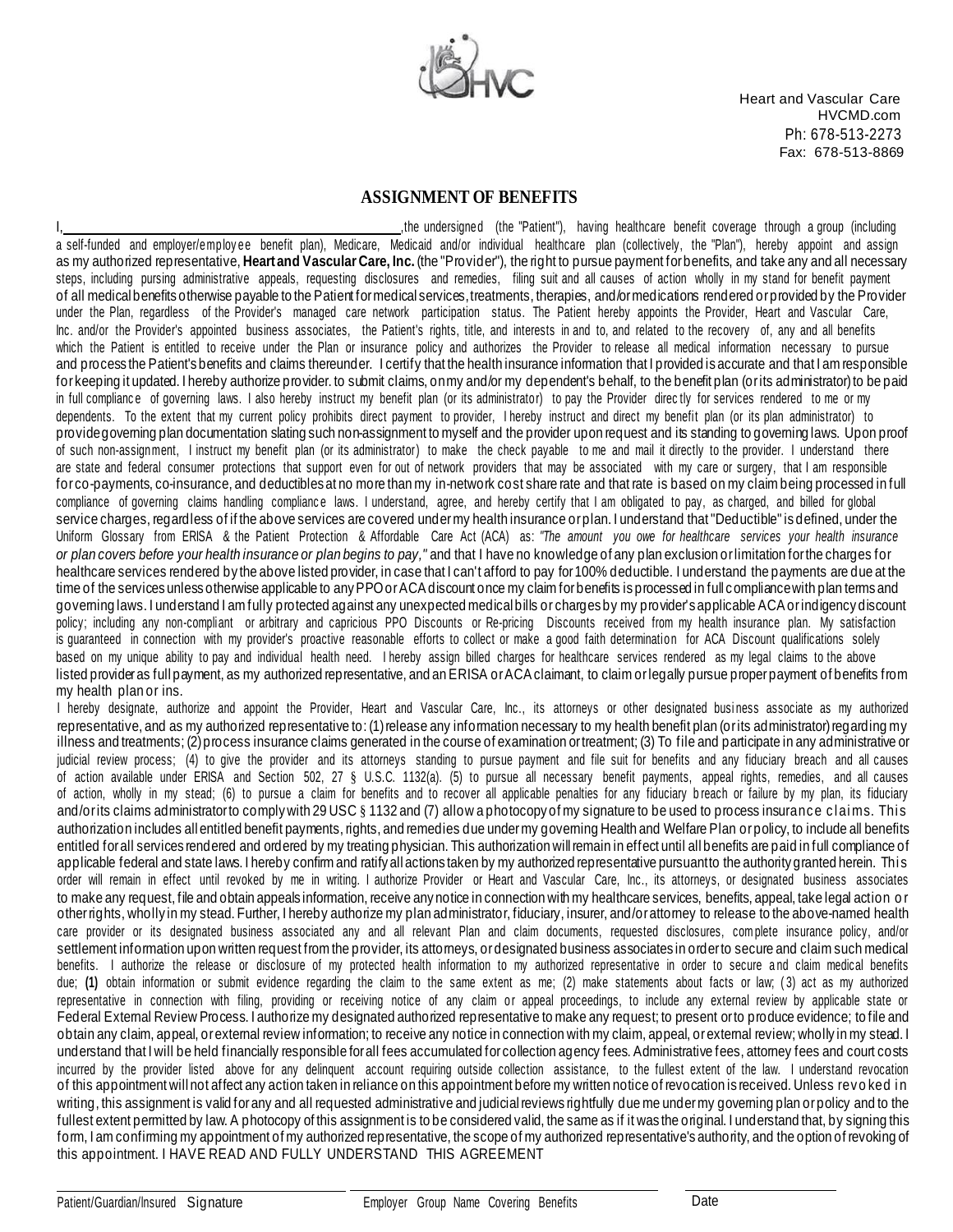

## **FINANCIAL POLICY**

- It is the policy of HVC that we provide patients with as much information as is available related to the cost of care to facilitate informed decisions. We educate patients about their benefits prior to services being provided and offer the option for patients to ask questions or contact their carrier if they do not agree with the information provided.
- Patients are financially responsible for all charges not paid by insurance. Patients are expected to pay in full at time of service, for all services rendered, unless prior arrangements are made.
- If the patient deductible has not been met at the time of service, the patient will be asked to pay the allowable fee for the service up to the amount of the estimated remaining deductible. Once insurance has been billed, any remaining balance is the patient's responsibility.
- **Patients are responsible for the entire cost of visit if they do not have insurance or choose not to file insurance. Self-pay patients will be expected to pay the expected fee for a self-pay visit at check in and any additional charges at the end of the visit upon checking out.** Payment in full is expected on the date of service unless other arrangements are made. There may be situations where the physician has not yet documented, by the time of checkout, the services provided to the patient. If this happens, the practice will bill the patient for any outstanding or remaining charges.
- Some patients will be required by their insurance carrier to obtain a "referral" from their Primary Care Physician authorizing their visit to Heart and Vascular Care, Inc. It is the patient's responsibility to obtain this referral and to be sure that the referral is communicated to Heart and Vascular Care, Inc. before the patient's visit. The staff of HVC will assist with this to the extent possible.
- A patient presenting at Heart and Vascular Care, Inc. without a required referral will be asked to sign a waiver by which he/she agrees to pay all charges generated by the visit, if a referral is not obtained to cover the visit. The patient will also be expected to pay the self-pay fee at check in for their office visit and any additional charges at the end of their visit. If a referral is received for the visit, and if the insurance pays, a refund will be sent to the patient reflecting the insurance payment.
- Patients who are experiencing difficulty in making payments on open accounts are asked to contact an HVC Patient Account Representative at (470) 533-0037 to establish a fair and appropriate payment plan. Patients may be asked, in some circumstances, to provide financial income information, which HVC can use in determining an appropriate and fair monthly payment.
- Patients with open balances on previous office visits or surgical procedures will also be asked to pay a minimum of 25% of any open balances at the time of the new visit and establish and plan to pay the balance in full. Patients who are unable to pay the 25% on any open balances may be asked to reschedule their visit.
- Patient accounts which have not been paid by the patient and/or insurance for 90 or more days since the office visit may be referred to a collection agency or attorney for collection. The patient agrees to pay costs, which could include reasonable attorney fees, court filing fees or other reasonable costs of collection efforts, in addition to the account balance. Should collection proceedings or other legal action become necessary to collect an overdue account, Heart and Vascular Care, Inc. has the right to disclose to an outside collection agency all relevant personal and account information necessary to collect payment for services rendered.
- There will be a \$35 fee assessed to your account for any check returned to our bank as unable to process for any reason. **These charges are the responsibility of the patient and will not be submitted to any insurance carrier.**

| <b>Patient Name:</b>      | Date of Birth: |  |
|---------------------------|----------------|--|
|                           |                |  |
|                           |                |  |
| <b>Patient Signature:</b> | Date:          |  |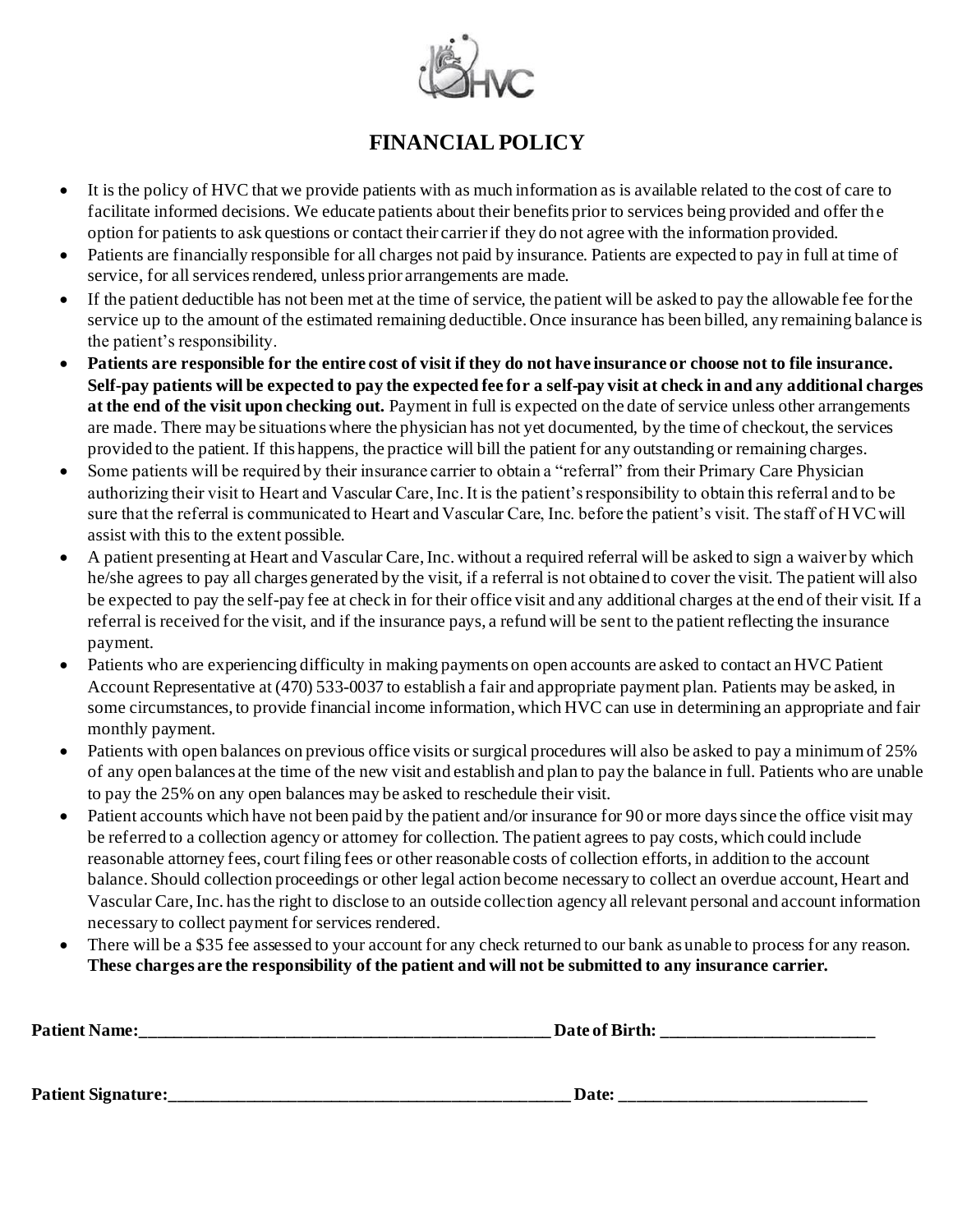

## **PATIENT RIGHTS**

- 1. Patients are treated with respect, consideration, and dignity.
- 2. Full consideration of patient privacy concerning consultation, examination, treatment, and surgery.
- 3. To have considerate and respectful care, provided in a safe environment.
- 4. To become informed of his/her rights as a patient in advance of, or when discontinuing, the provision of care. The patient ma y use an appointed representative.
- 5. Have a family member or representative of his/her choice be involved in his/her care.
- 6. Have all patient's rights apply to the person who has legal responsibility to make decisions regarding medical care on behalf of the patient.
- 7. Remain free from seclusion or restraints of any form that are not medically necessary.
- 8. Coordinate his/her care with physicians and healthcare providers they will see; patients have the right to change their provider if other qualified providers are available.
- 9. Patients are provided, to the degree known, complete information concerning their diagnosis, evaluation, treatment, and progn osis. When it is medically inadvisable to give such information to a patient, the information is provided to a person designated by the patient or to a legally authorized person.
- 10. Receive information about any proposed treatment or procedure as needed to give informed consent or to refuse treatment. Exce pt in emergencies, this information shall include a description of the procedure or treatment, the medically significant risks involved in the treatment, alternate course of treatment, or non-treatment and the risks involved.
- 11. Given the opportunity to participate in decisions involving their health care, except when such participation is contraindicated for medical reasons.
- 12. Be informed by physician or designee to the continuing healthcare requirements after discharge.
- 13. Confidential treatment of all communications, disclosures and records pertaining to patient care; patients will be given th e opportunity to approve or refuse their release except when release is required by law.
- 14. Access information to his/her medical record within a reasonable time frame (48 hours).
- 15. May leave the facility even against medical advice.
- 16. Informed about procedures for expressing suggestions, complaints and grievances including those required by state and federal regulations.
- 17. Examine and receive an explanation of the bill regardless of source of payment.
- 18. Exercise these rights without regard to race, sex, cultural, educational, or religious background of the source of payment for care.
- 19. Informed regarding patient conduct and responsibilities, services available at the facility, provisions for after-hours and emergency care, fees for services, payment policies, rights to refuse participation in experimental research, advance directives will be accepted at the facility, charges for services not covered by third-party payers, and credentials of health care professionals.
- \*\* ALL FACILITY PERSONNEL PERFORMING PATIENT CARE ACTIVITIES SHALL OBSERVE THESE ABOVE RIGHTS\*\*

## **PATIENT RESPONSIBILITIES**

- 1. Provide complete and accurate information to the best of his/her ability about his/her health (i.e., complaints, past illness es, hospitalizations, any other health related issues), any medications, including over-the-counter products and dietary supplements and any allergies or sensitivities.
- 2. Make it known whether the planned surgical procedure/treatment risks, benefits and alternative treatments have been explained and understood.
- 3. Follow the treatment plan established by the physician, including instructions by nurses and other health care professionals, given by the physician.
- 4. Provide a responsible adult to transport him/her from the procedure center and remain with him/her twenty -four (24) hours, if required by his/her provider.
- 5. Communicate refusal of treatment with provider.
- 6. Assure that the financial obligations of his/her care are fulfilled as promptly as possible.
- 7. Be respectful of all the health care providers and staff, as well as other patients.
- 8. Follow facility policies and procedures.
- 9. Inform his/her provider about any living will, medical power of attorney, or other directive that could affect his/her care.